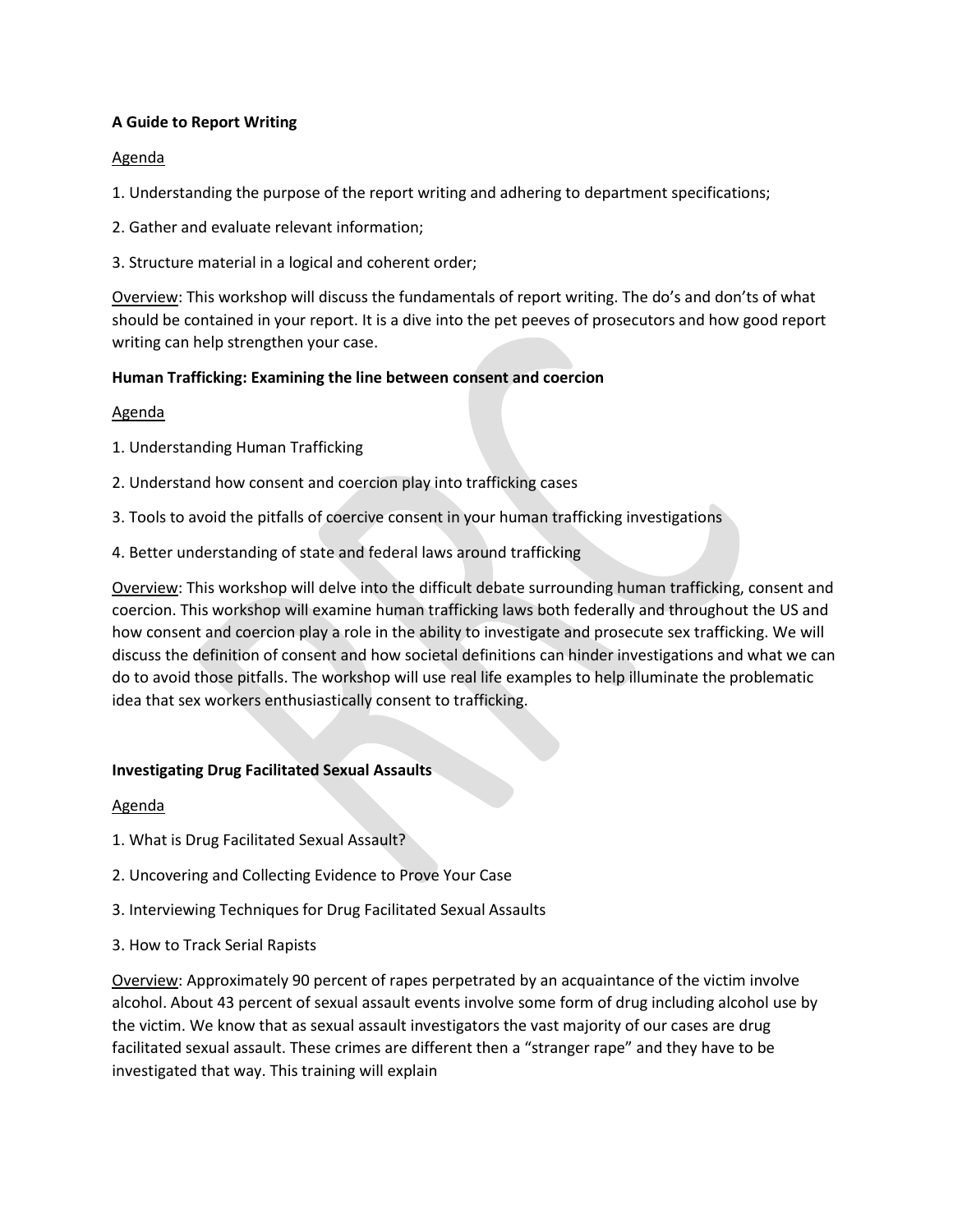# **Sexual Assault-The Trauma-Informed Investigation that leads to successful prosecution**

### Agenda

- 1. What is Trauma?
- 2. What is a Trauma-Informed Investigation?
- 3. Tools and Techniques to conduct sexual assault investigations that lead to successful prosecutions
- 4. Using your state's sexual assault law to your advantage

Overview: Study after study has shown that trauma affects memory. This training explains the basics of trauma and why trauma-informed interviews and investigations can lead to more successful investigations and prosecutions of sexual assault. This training will explore why it is important to focus on a survivor's experience and not the details of the sexual assault. It will provide law enforcement the tools to conduct better sexual assault investigations that will lead to more successful prosecutions.

# **Child Abuse - from homicides through neglects**

# Agenda

1. Infant homicides – how to investigate the death of an infant prior to a homicide finding by an ME

2. Physical Child Abuse – Examining Abusive Head Trauma, the Ten-4 Rule, pattern injuries, breaks and burns

3. Child Exploitation – Investigation and prosecution of child pornography, solicitation and sextortion

4. Child neglect – when neglect becomes criminal

Overview: Child abuse cases are unique with rapidly changing evidence and witness statements. The investigations require recognition of the injuries and immediate preservation of evidence. In infant homicides 80% of the infants have no signs of external trauma. This training will examine what to preserve on scene and how to properly do re-enactments. This training will further cover the signs, symptoms and family dynamics that lead to the most commonly scene physical child abuse. We will also examine how to investigate child exploitation crimes that most commonly occur on-line and through apps for successful prosecution. Finally we will examine child neglect and the differences between families in need and criminal neglect. Specifically what should be investigated and documented in order to prove criminal neglect.

### Overview:

### **Domestic Violence - Investigation through Trial of a recanting or uncooperative victim**

- 1. Understanding the Dynamics of Domestic Violence
- 2. Tools and Techniques to conduct a thorough investigations while the victim is still cooperative
- 3. How and where to collecting evidence- knowing that the victim may become uncooperative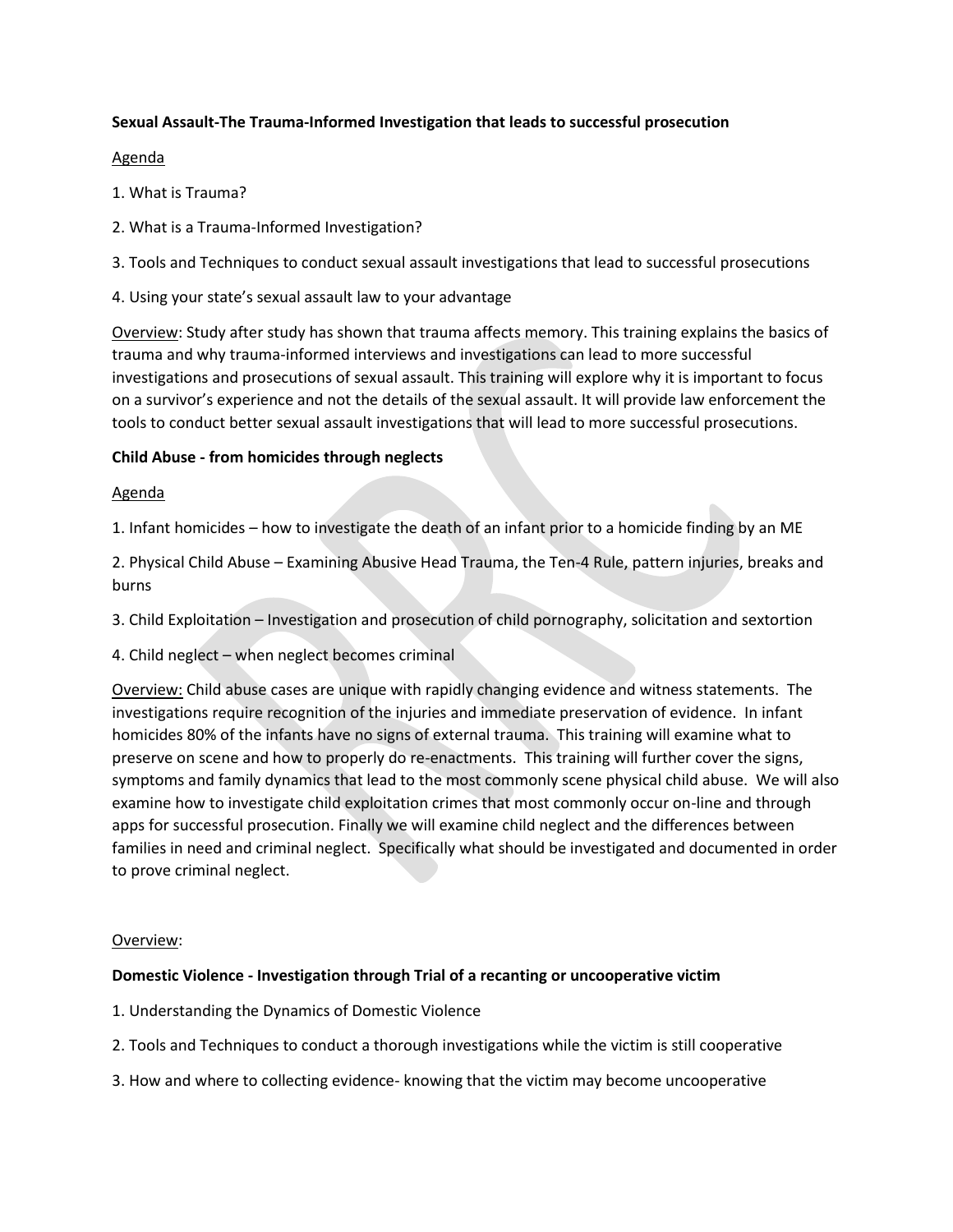4. What a prosecutor needs to prove the case beyond a reasonable doubt without a witness or with an uncooperative witness

Overview: Domestic Violence investigations can be some of the most frustrating investigations for law enforcement. You conduct the initial interview and investigation, lock up your suspect and then within days the case has fallen apart. Understanding the cycle of violence will assist in knowing why victims recant. This training will also provide you with tools to ensure a successful prosecution even in the face of a recanting or disappearing witness.

# **Internet Crimes against Children and in the Domestic Violence Setting**

### Agenda

- 1. Identity Theft
- 2. Stalking
- 3. Revenge Porn/Sextortion
- 4. Sexual Solicitation of a minor

Overview: This training will discuss the most common internet crimes committed against our child victims and domestic violence victims. It will delve into the elements of identity theft and how to prove it. The training will cover stalking from GPS monitoring with apps and social media to hidden cameras. We will also delve into the use of revenge porn or sextortion to gain compliance from the domestic violence or minor victim, specifically looking at the preservation and collection of necessary evidence in order to prove the case. Finally we will examine sexual solicitation of a minor over the internet and how to prove intent and preparation.

### **How to conduct a trauma informed Title IX Investigation**

### Agenda

- 1.2020 Changes to Title IX
- 2. Does the School have jurisdiction?
- 3. How should the investigation be conducted?
- 4. Alternatives students can select

Overview: In August 2020 the rules governing Title IX changed and all educational institutions are now required to run their investigation similar to a criminal investigation, specifically an assumption of innocence and cross examination. School officials must now conduct a thorough investigation, determine relevant evidence, conduct cross examinations and consider evidence exclusions. This training will review how to conduct a thorough yet trauma informed investigation, determine relevancy and other nuanced issues that arise during a sexual assault/harassment investigation.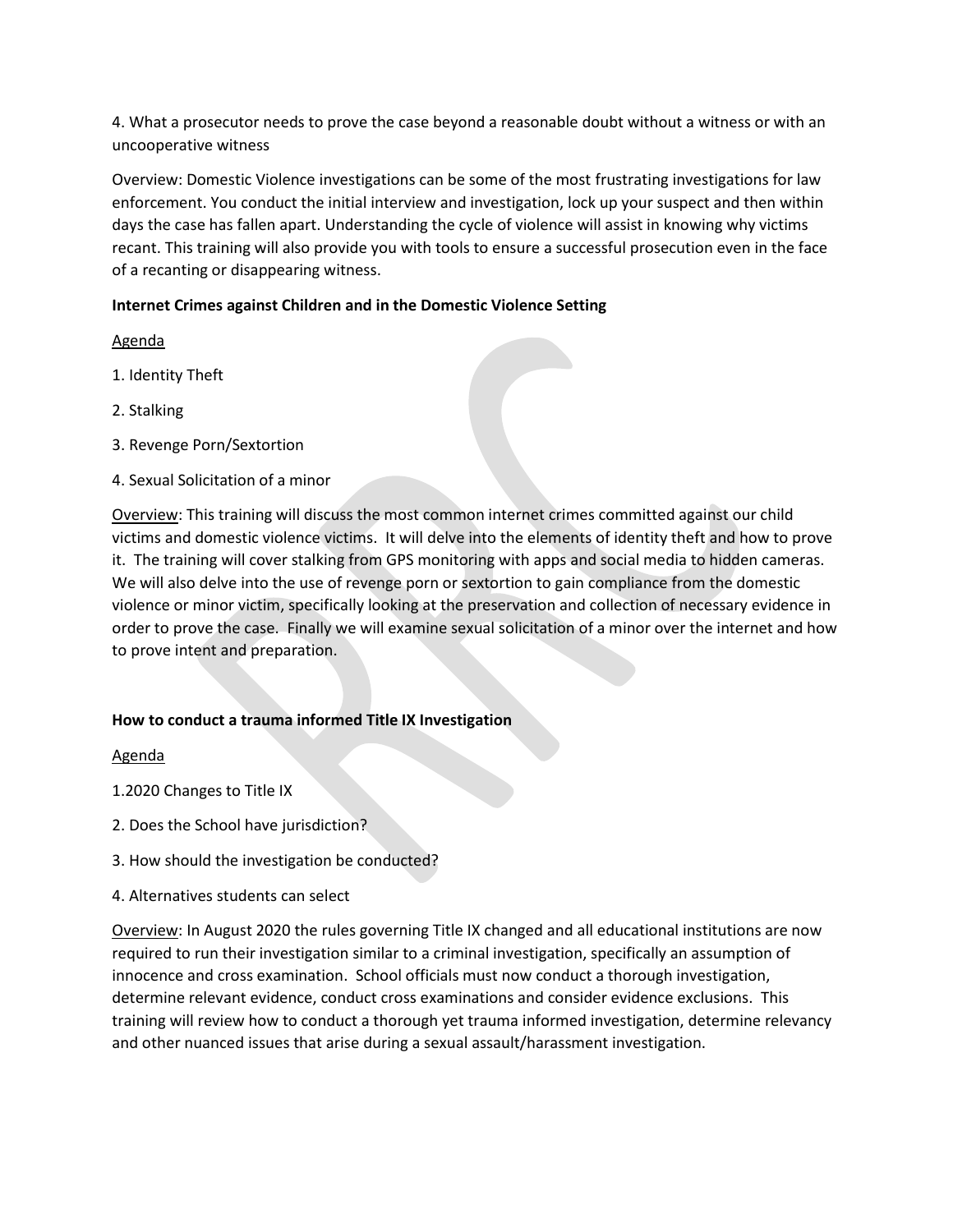### **When Title IX investigations and Criminal Sexual Assault Investigations Intersect**

### Agenda

- 1. What does Title IX cover
- 2. What is a Educational Institution required to do when a student reports a sexual assault?
- 3. What happens when the student decides to report to law enforcement?

4. What cooperation or evidence can law enforcement expect to receive from the educational institution?

Overview: In August 2020 the rules governing Title IX changed and all educational institutions are now required to run their investigation similar to a criminal investigation, specifically an assumption of innocence and cross examination. Will law enforcement need to reinvent the wheel if a student makes a report and the educational institution does a comprehensive investigation. Additional changes to Title IX states that educational institutions will no longer cover sexual assaults that occur between students off campus, approximately 80% of most colleges' student body. Where before many students reported to their institutions in order to have schedules or housing changed without going through the criminal process this may no longer be an option. The Department of Education anticipates a 39% reduction in Title IX investigations based on these new rules. This leaves students with a reporting option of law enforcement only.

# **Domestic Violence Homicides, the suspicious death or missing person**

### Agenda

- 1. A missing person/ no body case
- 2. An undetermined manner of death
- 3. Past is Prologue
- 3. Building and Presenting the case

Overview: Every year there are a number of missing persons and presumed dead individuals or individuals who are deceased but the manner of death is undetermined. What these cases have in common is a lengthy history of domestic violence. How can an investigation change a Medical Examiners opinion from undetermined to homicide? How can a homicide be charged in a no body case? This training will cover reopening cold cases, the use of cadaver dogs, and scene processing. The training will review how prior 911 calls, protective orders, social media posts and witnesses can be used to build and try the DV homicide.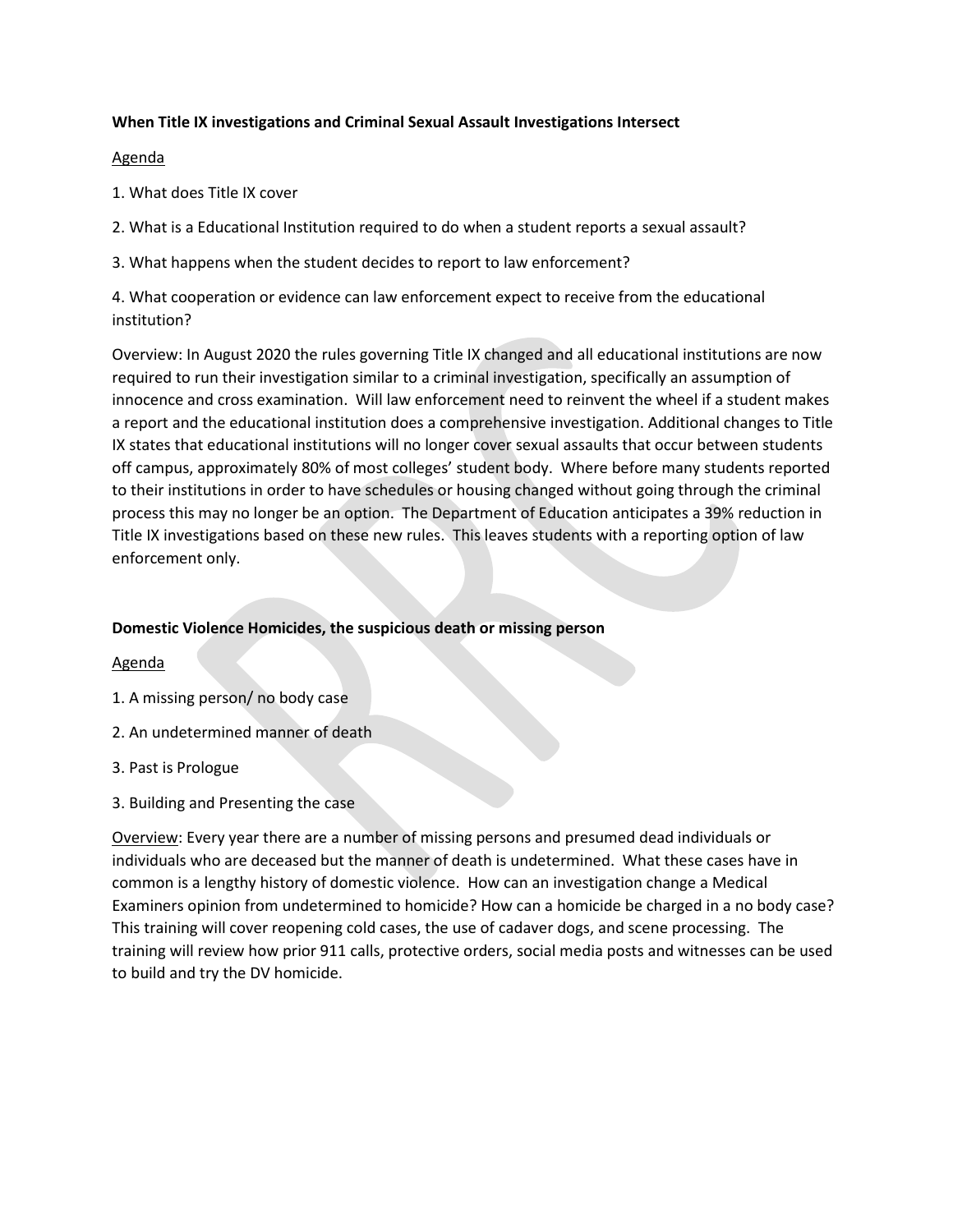### **Elder/Vulnerable Adult Abuse – Neglect, Sexual Abuse and Physical Abuse**

#### Agenda

- 1. Who qualifies as a Vulnerable Adult or "Elder" What evidence do you need to prove these elements
- 2. Neglect When the neglect becomes criminal
- 3. Sexual Abuse the ability to consent versus force
- 4. Physical Abuse differential diagnosis and proving intent
- 5. Reluctant Victim why your victims may not want to cooperate and how to battle the issue

Overview: Elder Abuse cases can cover our seniors and vulnerable adults. These victims are often reluctant to come forward to law enforcement, or cooperate with the investigation if someone else calls. This training will examine the different types of else abuse and why victims are reluctant to come forward. This training will further cover the signs, symptoms and family dynamics that lead to the most commonly scene Elder Abuse. The training will also cover how to distinguish between the accidental fall defense and the actual assault. Finally we will examine elder/vulnerable adult neglect and the differences between families in need and criminal neglect. Specifically what should be investigated and documented in order to prove criminal neglect.

#### **Domestic Violence Strangulation**

#### Agenda:

- 1. The stats and facts of Domestic Violence
- 2. Mechanisms of strangulation
- 3. Proof of Strangulation
- 4. Use of Partners

Overview: A domestic violence victim who is strangled is 750 times more likely to be a victim of domestic violence homicide than any other domestic violence victim. An individual who commits a domestic violence strangulation is more likely to be involved in a police involved shooting. This training will cover the development and implementation of a strangulation protocol from the 911 call through the prosecution. The training will cover questions that should be asked by 911 operators and the first officers on scene. We will examine what the investigators should look/listen for and the use of forensic nurses for strangulation exams. Finally we will cover how the evidence can be presented at trial.

#### **Domestic Violence in the Workplace**

#### Agenda:

1. Signs and symptoms of domestic violence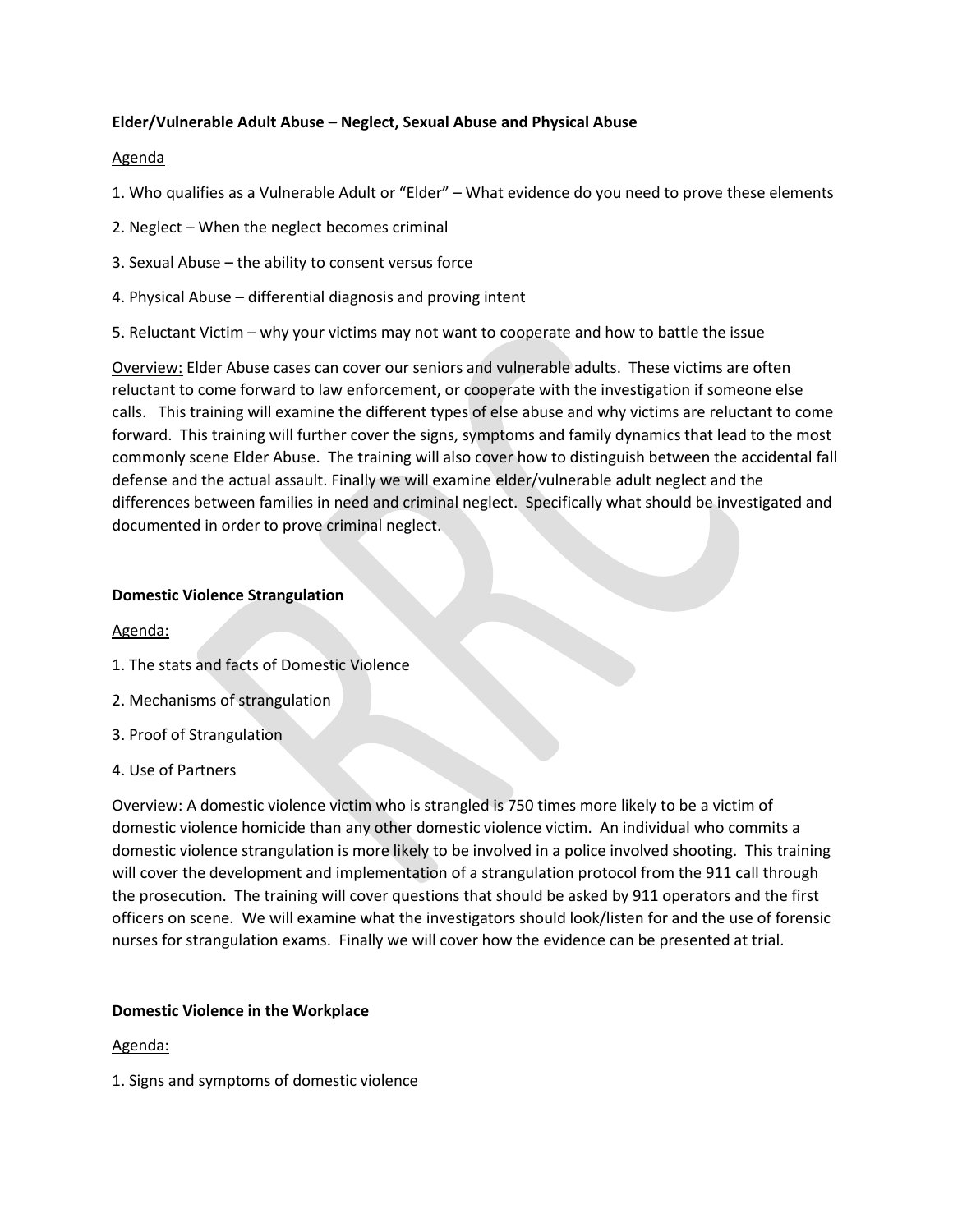- 2. The role of a supervisor
- 3. Safety plan for the workplace and the employee
- 4. Resources

Overview: Domestic Violence can often lead to workplace violence. From stalking to active shooters. How can an employer ensure the safety of all employees, and what responsibilities do they have to get involved. This training will review typical signs and symptoms of domestic violence from injuries to work performance. The training will also review how to develop a safety plan for the employee and the workplace. Finally we will review available resources and options that employees have.

#### **Consent Education**

Agenda:

- 1.What is consent?
- 2. How consent education reduce sexual assault and sexual harassment
- 3. The difference between bad behavior and criminal behavior

Overview: This training will review all types of consent from age, through intoxication and positions of power and authority. It will discuss how to determine if consent if freely and voluntarily given. The training will also review the studies that have shown the direct correlation between consent education and a reduction in sexual assault and sexual harassment. Finally the training will review the differences between what may be bad or rude behavior and what equals criminal behavior.

#### **Sexual Harassment**

#### Agenda:

- 1. Hostile Work Environment
- 2. Quid Pro Quo
- 3. What an employee and employer should do
- 4. Title VII protections

Overview: This training will review the three main forms of sexual harassment: verbal, non-verbal and physical contact. The training will review what rights and employee has and how an employer should handle a complaint from taking the complaint to conducting an investigation and determining what the appropriate final response should be. Finally the training will discuss Title VII legal remedies for both the employee and employer.